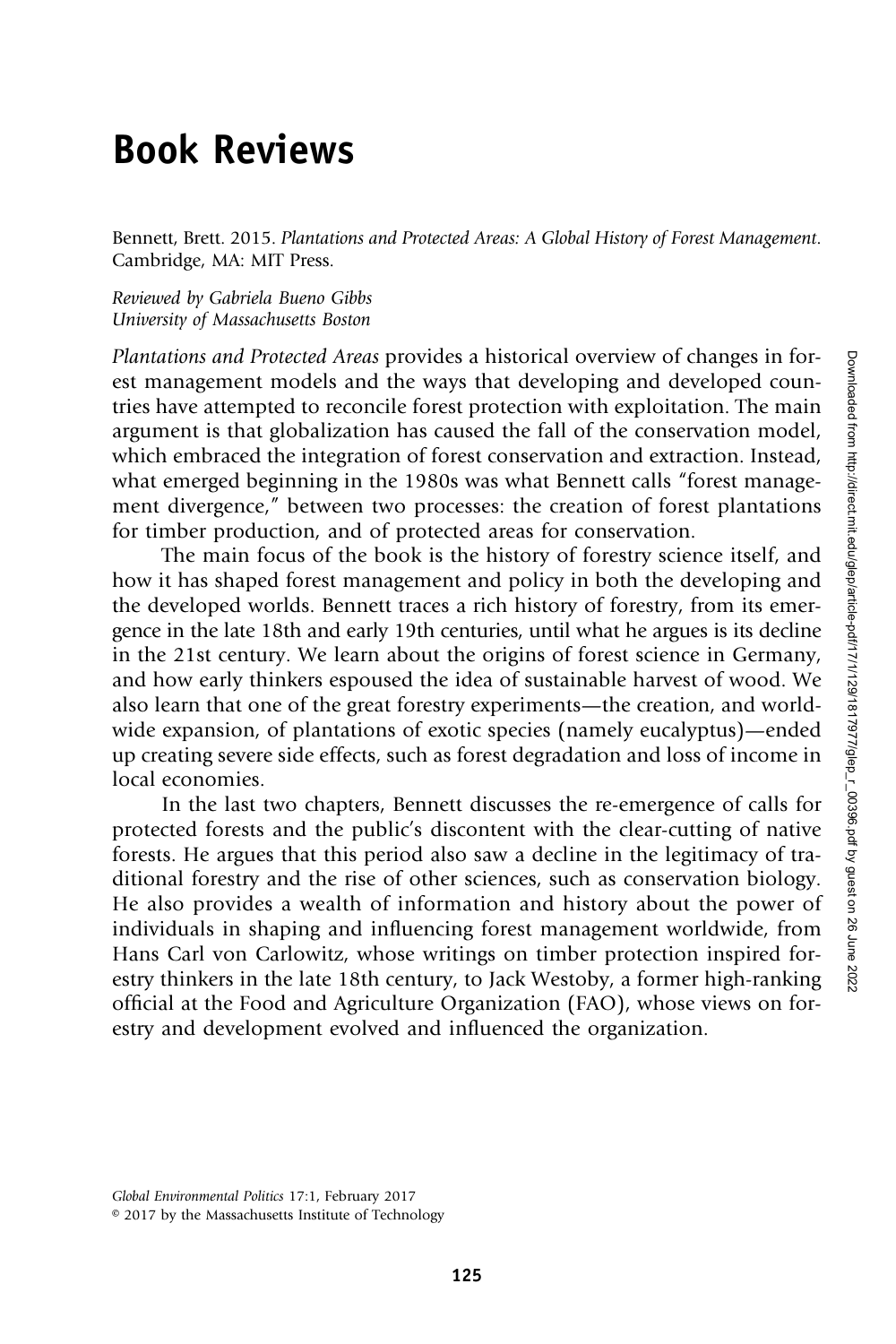One of the limitations of the book is that its title promises a global history of forest management, but its discussion focuses on only a few countries in depth. It sometimes reads more like a detailed analysis of the history of forestry in the United States and other developed countries. This does not minimize the importance of the book in providing a general overview of forestry via specific cases, but it is worth noting the limitations of the term "global." The book also does not include international forest politics. There are sparse references to the FAO and the World Heritage Convention, but the book does not at all discuss key international processes that have shaped the discourse of forest management and protection, starting with the International Tropical Timber Agreement in the 1980s, extending through the United Nations Conference on Environment and Development in the 1990s, to the United Nations Forum on Forests in the 2000s.

Despite these gaps, the book is an accessible and interesting read for anyone who is looking to learn more about forestry and the challenges of forest protection. It illuminates the historical roots of many of today's disagreements over forest management. For instance, Bennett explains that early on in the emergence of forest science, foresters blamed forest dwellers as the perpetrators of deforestation and forest degradation, and "argued that the private sector and individuals living near forests could not be trusted to sustainably manage forests in perpetuity" (p. 22). This belief has prevailed until recently (and still does, in some countries), preventing traditional and indigenous communities from managing their own land.

Toward the end of the book, Bennett suggests a shift in forest management processes to becoming more interdisciplinary and inclusive of local communities, a recommendation that has featured in national debates and international negotiations for the past decade. Some of his other suggestions include putting a higher price on timber and decentralizing forest-related decision-making. More importantly, he argues that "public and forest experts should be wary of embracing policies that entirely decouple timber production from forest protection," and that "decoupling production from protection will continue to devalue the cost of native forest timber" (p. 151).

These recommendations do not seem to target a specific country or group of countries, and one may wonder what types of conditions would have to be in place to make them work in both developing and developed countries. What is also missing are stories in which forest management, in any form, has actually succeeded. The author notes that "numerous examples of successful selective management programs that have been developed for a diverse range of ecological and social systems have emerged" (p. 155), but we do not hear about them.

Still, the focus on mistakes and misconceptions that have been carried out since the 18th century is useful. Bennett's book is a necessary and important narrative of past wrongs, one that can inform forest protection and management in the 21st century and beyond.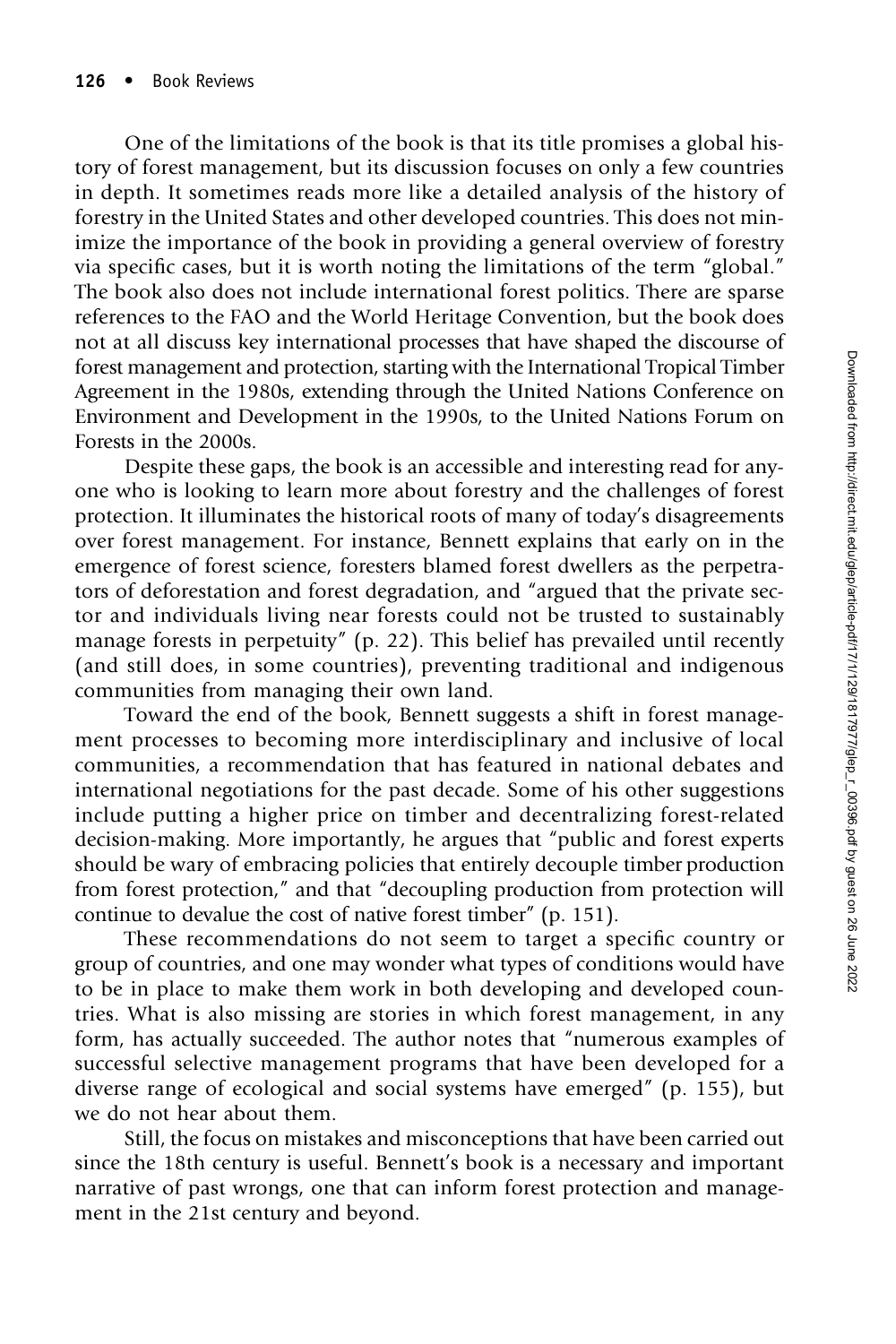Markham, William T., and Lotsmart Fonjong. 2015. Saving the Environment in Sub-Saharan Africa: Organizational Dynamics and Effectiveness of NGOs in Cameroon. New York: Palgrave Macmillan.

Reviewed by Steffi Hamann University of Guelph

Brendan Schwartz Independent Researcher

Adam Sneyd University of Guelph

Saving the Environment in Sub-Saharan Africa provides much needed insight into the landscape of environmental nongovernmental organizations (NGOs) in a context where data and information are not yet readily available. William T. Markham and Lotsmart Fonjong undertook the laborious task of surveying fifty-two environmental NGOs in Cameroon to conduct an organizational analysis, provide a comparative overview, and illustrate the vast internal diversity of that country's NGO sector. This book offers a direct challenge to a literature that has tended to portray NGOs as "ideal types," and in so doing it offers a comprehensive summary of the heterogeneous goals, structures, strategies, and activities of the NGOs in their sample.

Given that many of Africa's environmental challenges have global ramifications and affect development outcomes in ways that increasingly draw the attention of nonstate actors, this book is both timely and relevant. The authors define environmental NGOs as "nonprofit organizations pursuing environmental goals that are formed voluntarily, are not agencies of government, and are at least somewhat formalized; that is, they have established goals, rules, and procedures and formally established leadership roles" (p. 41). Because the authors lacked access to an official list of active NGOs in Cameroon, they note that their sampling methodology had inevitable imperfections. As a compromise to shed light on the range of environmental NGOs in Cameroon, they ensured that the organizations they sampled were diverse in terms of their legal status, size, resources, environmental goals, and geographical locations. While acknowledging that no single country can be considered "typical" for sub-Saharan Africa, they chose Cameroon as a case for this study because it is a country that is arguably "as typical as it gets." Known as "Africa in miniature," Cameroon hosts an array of biodiverse ecosystems. It also features a vast rural population and large urban centers, and it experienced a turbulent colonial history that continues to percolate today in the legacies of French, British, and German rule.

The authors relied on in-depth interviews and a review of relevant documents to conduct a classical organizational analysis. The core questions they set out to answer about NGOs were straightforward: What goals do they choose? What strategies, activities, and structures do they select to pursue their goals? What factors affect their choices? How successful are they in reaching their goals? And what factors affect their success? Markham and Fonjong assert that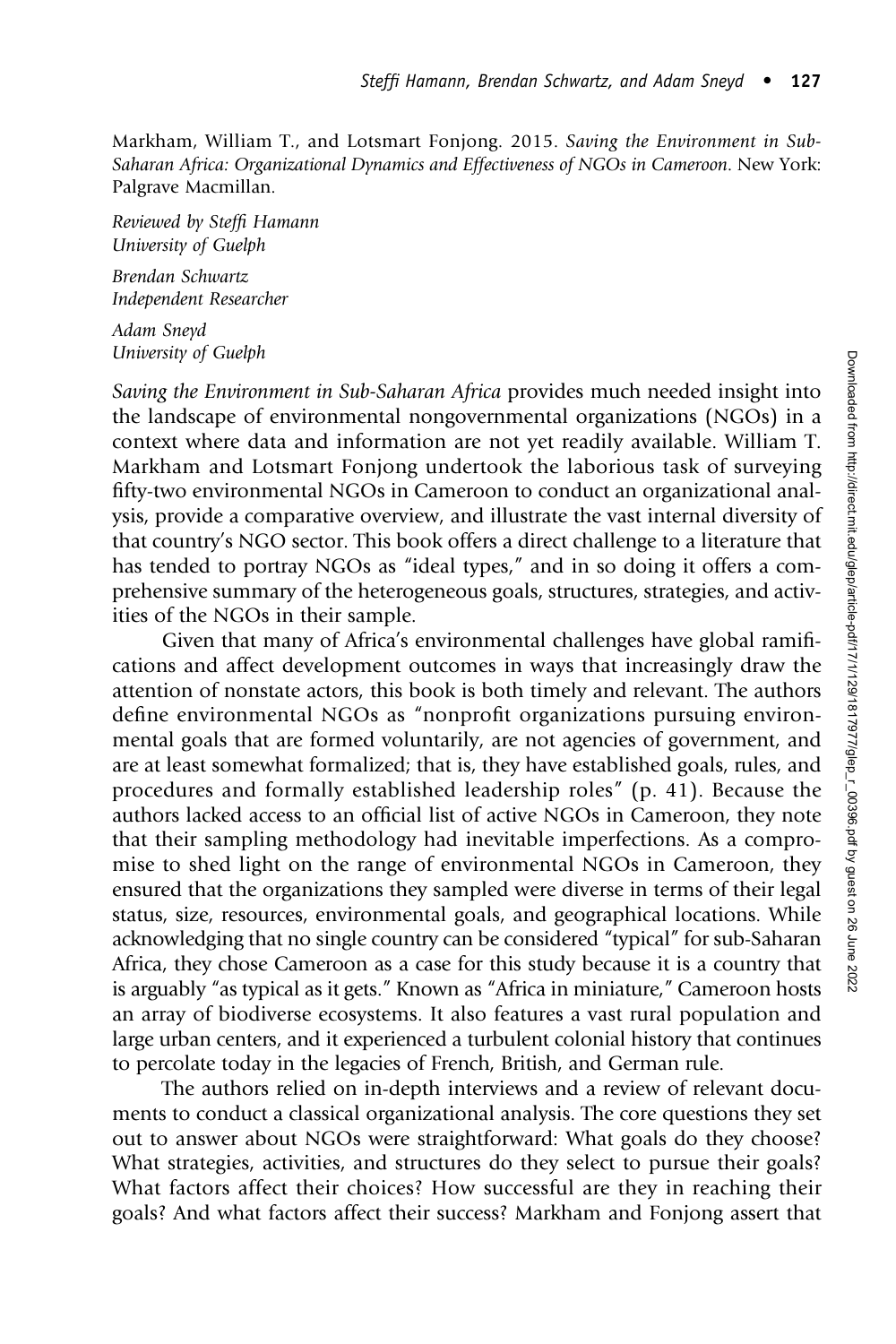this empirical approach is the most suitable for the analysis of Cameroonian NGOs. Its focus on the day-to-day real world of these organizations avoids the scattershot generalizations that overly theoretical orientations on this topic have produced. The book is rooted in an understanding that the academic literature originating in the Global North tends to emphasize liberal democracy and the contributions that NGOs make to democratization processes as part of civil society, or alternatively, to social movements and the politically contentious repertoires of environmental organizations. The authors argue that these perspectives can hardly be applied to the Cameroonian context, where the formation of NGOs was banned until 1990 and confrontational campaigns continue to be rare. Markham and Fonjong address the complex interrelations among the country's colonial legacy, vast internal diversity, economic challenges, and inefficient political system, to present a comprehensive picture of the context that has complicated the development of a vibrant NGO landscape.

This book ultimately elaborates an NGO typology that stands as its most important conceptual and theoretical contribution. Instead of focusing on goal orientation, this categorization homes in on financial resources, staff size, facilities, and levels of expertise. Markham and Fonjong distinguish international NGOs from Cameroonian organizations, and subdivide the latter into two types. International NGOs have headquarters abroad and are comparatively well-funded and well-equipped, due to an international mass-membership base. Cameroonian NGOs, in turn, are funded, led, and staffed by Cameroonians. Type I NGOs can rely on relatively stable levels of funding and several paid employees, including expert staff. Type II NGOs, in contrast, are characterized by unstable funding, inadequate office facilities, and small staff size; at times, an entire organization may be based exclusively on volunteer work. In describing the goals and challenges of these environmental organizations, and their relationships with government, their local communities, and each other, the authors successfully strike a balance between academic theory and development practice. They provide an insightful overview and do not hide the fact that some NGO actors have been coopted by the country's prevailing system of corruption and clientelism, whereas many others have adopted a hands-off approach to avoid government interaction altogether. Environmental NGOs in Cameroon are not necessarily a widespread democratizing force, but they fulfill key roles in local contexts to combat pollution, soil erosion, biodiversity loss, and numerous other challenges.

Saving the Environment in Sub-Saharan Africa leaves as many questions open as it answers. As an entry point for future comparative work on this topic across countries, the book offers a useful guide for others keen to research the environmental NGO landscape. That said, the study does lack an informative index of the specific organizations, and is devoid of rich descriptions of individual profiles or cases. Readers are inevitably left thirsting for a thicker analysis after being presented with keyword-filled summary tables in the results chapters. The authors could also have offered more illustrative case studies of concrete NGO activities to elucidate their key findings.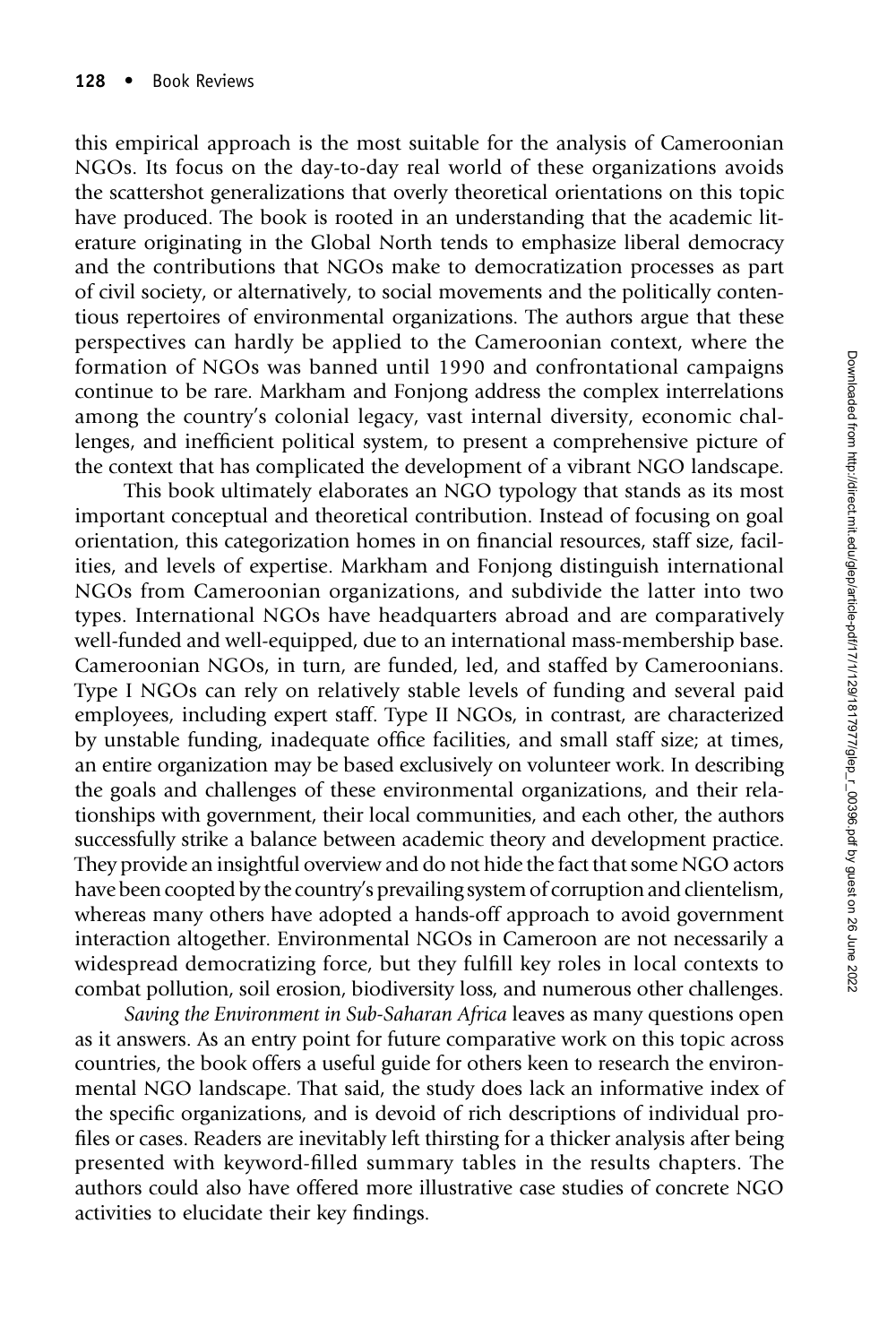Beyond those minor stylistic points, the book was purposefully written to be accessible to both academics and development practitioners. Those looking for a well-structured overview of NGO-related theories will find it in chapter 2. For a comprehensive snapshot of the political, social, economic, and environmental contexts that have shaped and that characterize contemporary Cameroon, turn to chapter 5, which presents a gold mine of quality research for comparative studies. Each chapter is usefully summarized at the end for easy reference, and the final chapter is separated into two sections: one addressing academic readers interested in theory development, and the other outlining research-based recommendations for practitioners. Readers in the academy and beyond will appreciate the book's jargon-free style and clarity. It is worth checking out.

Nicholson, Simon, and Sikina Jinnah, eds. 2016. New Earth Politics: Essays from the Anthropocene. Cambridge, MA: MIT Press.

Reviewed by Fariborz Zelli Lund University

"We are the asteroid" (p. 5) claim the editors of *New Earth Politics* in their introduction. This expression encapsulates what united some of the leading researchers on global environmental governance in this volume. The result is sixteen "essays from the Anthropocene," an era that, for Simon Nicholson and Sikina Jinnah, "has the potential to be long and dark" (p. 4).

So far, so gloomy—and so familiar. Scholarly work on the state of the global environment, and the governance thereof, frequently provides us with neologisms and puns to capture an ever-growing interdependence and urgency.

But this volume is much more than a quest for language. It reaches out. Nicholson and Jinnah steer away from the mantras of the modern ivory tower, asking what an engaged scholarship looks like in times of extreme humancaused environmental stress. This challenge unfolds into two cross-cutting themes. One targets (inter)actions scholars should cultivate to instigate political and social change, within and beyond their offices and classrooms. The second theme solicits recipes for maintaining hope in the face of environmental decline.

For the literature on global environmental governance, such a normative and self-reflective tour d'horizon by leading scholars is unprecedented, and it makes reading New Earth Politics an unusual and rewarding experience. The difference is not only one of content, but also one of form. Owing to Nicholson and Jinnah's superb editing, the book's format mirrors their vision of scholarly interaction. For one thing, they asked their authors to write in a conversational style and to include own experiences. This personal touch, one hopes, will not only be of appeal to curious colleagues, but also reach a wider audience.

Most notably, the editors brought all of the contributors into a continuous dialogue throughout the writing process, which is visible in the pairing of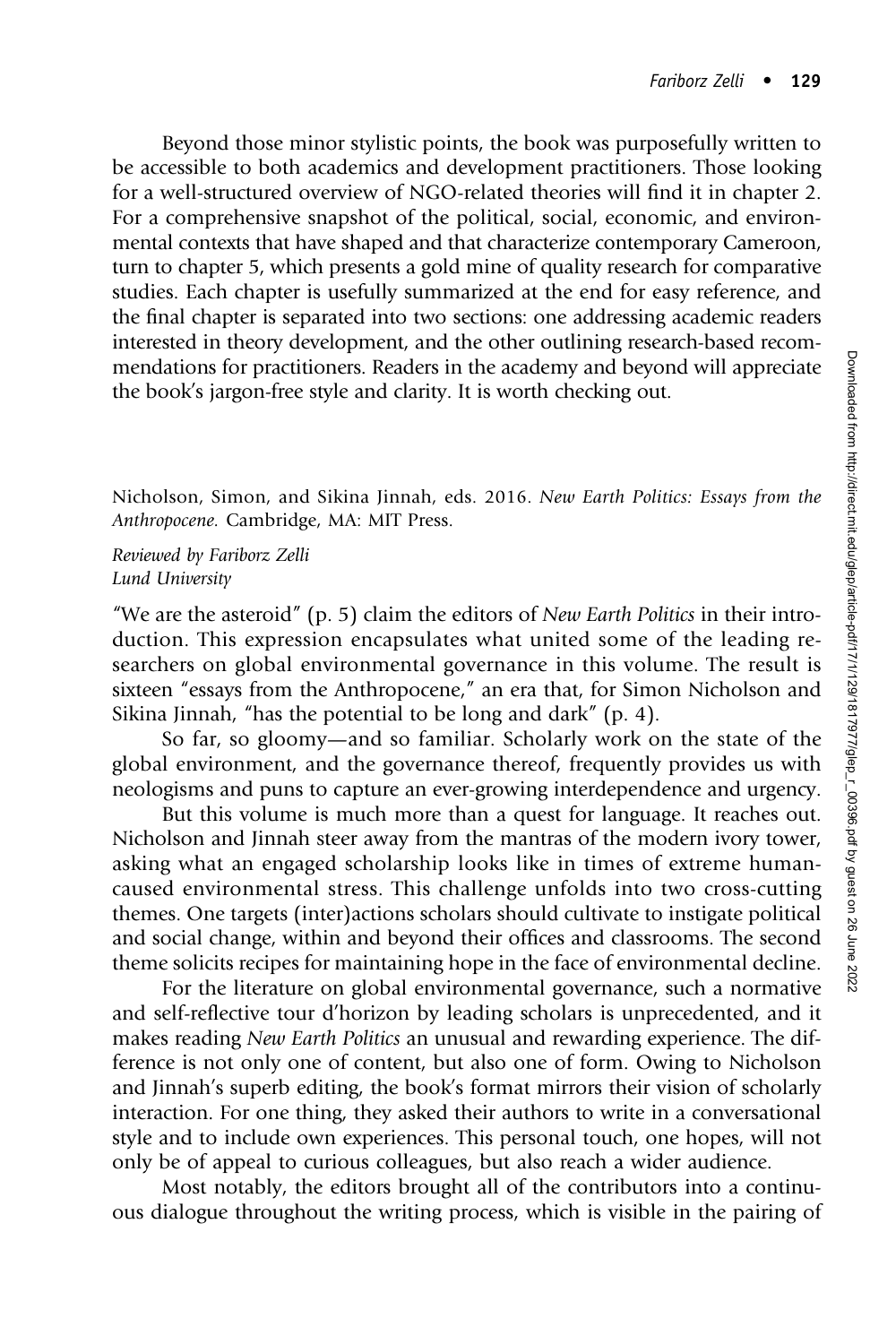chapters into eight complementary couples. The first of these twosomes takes stock of the mess we are in and how we got there. The ensuing seven sections look ahead and discuss the roles of research, teaching, institutions, civil society, geopolitics, climate change, and narratives in the New Earth. All are informed by guiding questions that the editors establish in short introductions to each section.

While the pairings are not meant to be perfectly antagonistic, most of the sections exhibit "productive tensions" (p. 12) between skeptical and hopeful accounts. In the first section, Ken Conca's reality check on deeply interwoven economic, social, political, and technological problems meets a description of a dawning green civilization that, as Daniel Deudney and Elizabeth Mendenhall imply, may just be up to the challenge. Likewise, Michael Maniates cautions against exaggerated ambitions of teaching hope, while Karen T. Litfin offers a remarkable inventory of contemplative methods through which teachers and students may support each other's learning processes. Similar encounters between critical and optimistic outlooks mark the sections on civil society (Peter Jacques and Erik Assadourian) and geopolitics ( Judith Shapiro and Joyeeta Gupta).

Other pairings instead discuss alternative individual or societal pathways. In the section on research, Oran R. Young's outstanding achievements in both academia and politics encounter Richard Falk's autobiographical combination of scholarship and citizenship. In the section on climate change, Navroz K. Dubash's calls for multi-objective institutions to manage energy transformations, while Wil Burns and Simon Nicholson, in turn, draw attention to climate engineering, an emerging technology meant to render these very transformations unnecessary.

In other sections, the productive tension is at best one of scope and terminology. Kate O'Neill calls for a scholarship that better grasps the evolving institutional complexities of global environmental governance. Maria Ivanova largely shares O'Neill's concerns, while zooming in on the role of the United Nations Environment Programme at the heart of this intricate landscape. Paul Wapner and Peter Dauvergne both celebrate the creative potential of a growthskeptical counternarrative, christening it in their contributions either environmentalism or New Earth sustainability.

Of concern, however, are the chapters that are not there. Since Nicholson and Jinnah based their selection on key themes of current scholarship, contributions on businesses and cities would have deserved a place in this volume. A section on theories and methods would also have been useful. Such a section could have provided a fruitful controversy between different research schools, as illustrated by Maniates' and Litfin's cross-chapter dialogue on teaching approaches. Also, climate change is the only environmental challenge given the spotlight of a full section, although the editors rate toxification and biodiversity loss as equally important markers of the Anthropocene. All this said, the volume never claims to deliver an exhaustive overview or attempts to replace existing textbooks. Also, the emphasis on climate change is telling, for the good and